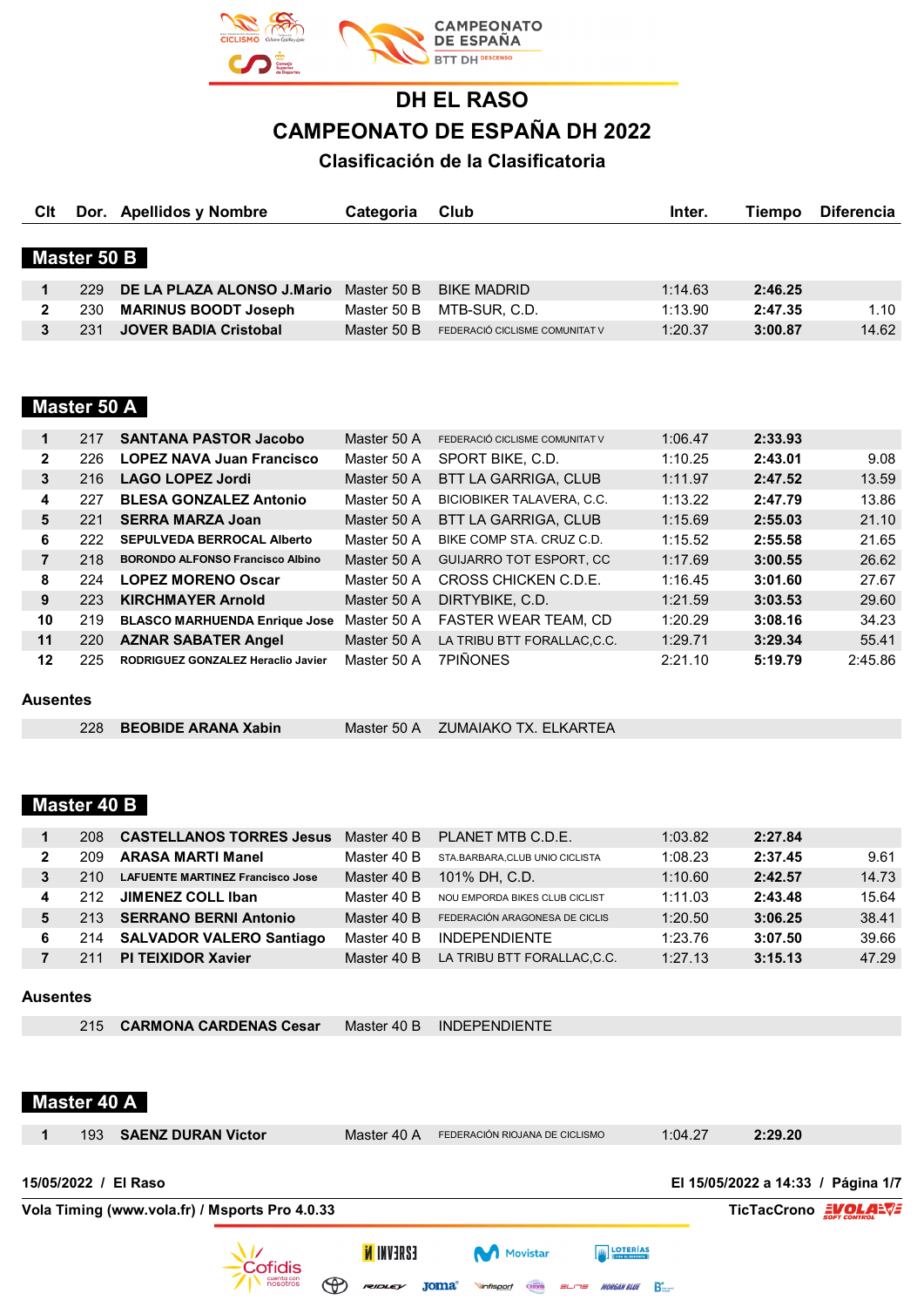

| Clt                     |     | Dor. Apellidos y Nombre               | Categoria   | Club                           | Inter.  | Tiempo  | <b>Diferencia</b> |
|-------------------------|-----|---------------------------------------|-------------|--------------------------------|---------|---------|-------------------|
|                         |     |                                       |             |                                |         |         |                   |
| $\overline{2}$          | 192 | <b>MEAZA CORCUERA Ivan</b>            | Master 40 A | FEDERACIÓN DE CICLISMO DE CAST | 1:03.50 | 2:30.28 | 1.08              |
| 3                       | 202 | <b>VICENTE MERIDA Joan</b>            | Master 40 A | VII A BIKE CI UB CICI ISTA     | 1:04.62 | 2:31.92 | 2.72              |
| $\overline{\mathbf{4}}$ | 207 | <b>NAVARRO CARREÑO Daniel</b>         | Master 40 A | ENDUROBIKE ALMERIA, C.D.       | 1:07.07 | 2:34.60 | 5.40              |
| 5                       | 203 | RODRIGUEZ FERNANDEZ Jose Javier       | Master 40 A | <b>INDEPENDIENTE</b>           | 1:10.96 | 2:42.63 | 13.43             |
| 6                       | 206 | <b>RUIZ CORTES Daniel</b>             | Master 40 A | <b>INDEPENDIENTE</b>           | 1:11.63 | 2:43.83 | 14.63             |
| 7                       | 204 | <b>SANTANA RAMOS Ricardo</b>          | Master 40 A | AGUIBIKE.C.C.                  | 1:11.41 | 2:45.01 | 15.81             |
| 8                       | 194 | <b>VIDAL MUNOZ Javier</b>             | Master 40 A | 101% DH. C.D.                  | 1:12.98 | 2:45.97 | 16.77             |
| 9                       | 200 | <b>BETANCOR RAMOS Francisco Yeray</b> | Master 40 A | <b>7PIÑONES</b>                | 1:15.93 | 2:55.14 | 25.94             |
| 10                      | 195 | <b>CASAS HISADO Luis Alfonso</b>      | Master 40 A | CICLOMUNDIAL.COM C.D.E.C.      | 1:17.57 | 2:55.36 | 26.16             |
| 11                      | 199 | <b>BALANCA Guillaume</b>              | Master 40 A | <b>INDEPENDIENTE</b>           | 1:09.78 | 2:55.43 | 26.23             |
| 12                      | 197 | <b>CRIADO RAMOS Rafael Jesus</b>      | Master 40 A | <b>INDEPENDIENTE</b>           | 1:18.17 | 2:57.14 | 27.94             |
| 13                      | 201 | <b>FERNANDEZ GONZALEZ Antonio</b>     | Master 40 A | <b>INDEPENDIENTE</b>           | 1:31.44 | 3:14.34 | 45.14             |

#### **Ausentes**

| 196 DE FRUTOS CEJUDO Rafael |             | Master 40 A MAQUINA BIKES TEAM, CC |
|-----------------------------|-------------|------------------------------------|
| 198 MORENO LOPEZ Manuel     | Master 40 A | ENTRENAMIENTOCICLISMO.COM CDE      |
| 205 FREIRE CABRERA lago     | Master 40 A | BMX OLIMPICO MADRID C.D.E          |

## **Master 30 B**

| 1              | 171 | <b>CANALS FLIX Pasqual</b>            | Master 30 B | ST.ANDREU BARCA, MOTO CLUB     | 1:00.22 | 2:21.17 |         |
|----------------|-----|---------------------------------------|-------------|--------------------------------|---------|---------|---------|
| $\mathbf{2}$   | 189 | <b>CAPOTE MARTIN Adal</b>             | Master 30 B | C.D. HILERA                    | 1:03.28 | 2:26.37 | 5.20    |
| 3              | 185 | <b>DIAZ ROZAMONTES Carlos</b>         | Master 30 B | CICLOSQUINTENA, C.             | 1:04.54 | 2:30.45 | 9.28    |
| 4              | 173 | <b>MARTOS GARRIDO Antonio Luis</b>    | Master 30 B | <b>INDEPENDIENTE</b>           | 1:06.50 | 2:33.21 | 12.04   |
| 5              | 172 | <b>FORNELI PEREZ Roberto</b>          | Master 30 B | BICIMAX, CC                    | 1:08.24 | 2:35.62 | 14.45   |
| 6              | 186 | <b>ARACIL CARNICER David</b>          | Master 30 B | BTT LA GARRIGA, CLUB           | 1:08.63 | 2:37.19 | 16.02   |
| $\overline{7}$ | 190 | ALLUNTIS GONZALEZ Jose M <sup>a</sup> | Master 30 B | FEDERACIÓN DE CICLISMO DEL PRI | 1:08.42 | 2:39.51 | 18.34   |
| 8              | 188 | <b>PARRA RUIZ Alex</b>                | Master 30 B | <b>MAIS CLUB CICLISTA</b>      | 1:07.72 | 2:40.89 | 19.72   |
| 9              | 183 | <b>RUFETE CANALES Fco. Jose</b>       | Master 30 B | LA CANTERA EXPRESS REDOVAN, CD | 1:10.57 | 2:41.89 | 20.72   |
| 10             | 178 | <b>DEL CAMPO LLAMAS Guillermo</b>     | Master 30 B | <b>INDEPENDIENTE</b>           | 1:11.01 | 2:43.71 | 22.54   |
| 11             | 181 | <b>JIMENEZ ROZO Ivan Ricardo</b>      | Master 30 B | BTT LA GARRIGA, CLUB           | 1:09.57 | 2:43.87 | 22.70   |
| 12             | 175 | <b>HERNANDEZ FEBRERO Pedro Jose</b>   | Master 30 B | <b>CLUB MAMMOTH MTB</b>        | 1:12.26 | 2:45.98 | 24.81   |
| 13             | 180 | <b>BONADA ANGELATS Francesc</b>       | Master 30 B | NOU EMPORDA BIKES CLUB CICLIST | 1:12.19 | 2:47.14 | 25.97   |
| 14             | 177 | <b>GRACIA ROMERO Julian</b>           | Master 30 B | ALTEA, CC                      | 1:14.99 | 2:50.60 | 29.43   |
| 15             | 174 | <b>MARTIN DE LA SIERRA RUIZ Isaac</b> | Master 30 B | <b>INDEPENDIENTE</b>           | 1:14.60 | 2:52.51 | 31.34   |
| 16             | 184 | <b>PAJUELO VILLOSLADA Juan</b>        | Master 30 B | ROLLERBIKE, GRUPO DEPORTIVO    | 1:20.49 | 2:55.74 | 34.57   |
| 17             | 187 | <b>ANDRES COLL Jose Antonio</b>       | Master 30 B | LA CANTERA EXPRESS REDOVAN, CD | 1:18.94 | 3:06.66 | 45.49   |
| 18             | 191 | <b>FUNES MORENO Jose Antonio</b>      | Master 30 B | ITEA SPORTS, C.D.              | 1:37.63 | 3:36.10 | 1:14.93 |

#### **Ausentes**

|  | 176 GIMENEZ PERONA Aitor                                | Master 30 B PAMO BIKE, C.C. |
|--|---------------------------------------------------------|-----------------------------|
|  | 179 POMBO GONZALEZ Fco.Javier Master 30 B INDEPENDIENTE |                             |
|  | 182 SANTANA MIRANDA Jose Heriberto Master 30 B 7PIÑONES |                             |

Movistar

Cazorla

Vinfisport

**EZAEVNI N** 

 $F$ 

 $\bigcirc$ 

**15/05/2022 / El Raso El 15/05/2022 a 14:33 / Página 2/7**

**FOTERÍAS** 

 $=$  $=$  MORGAN BLUE  $\sum_{n=1}^{\infty}$ 

**Vola Timing (www.vola.fr) / Msports Pro 4.0.33 TicTacCrono EVOLAEVE** 

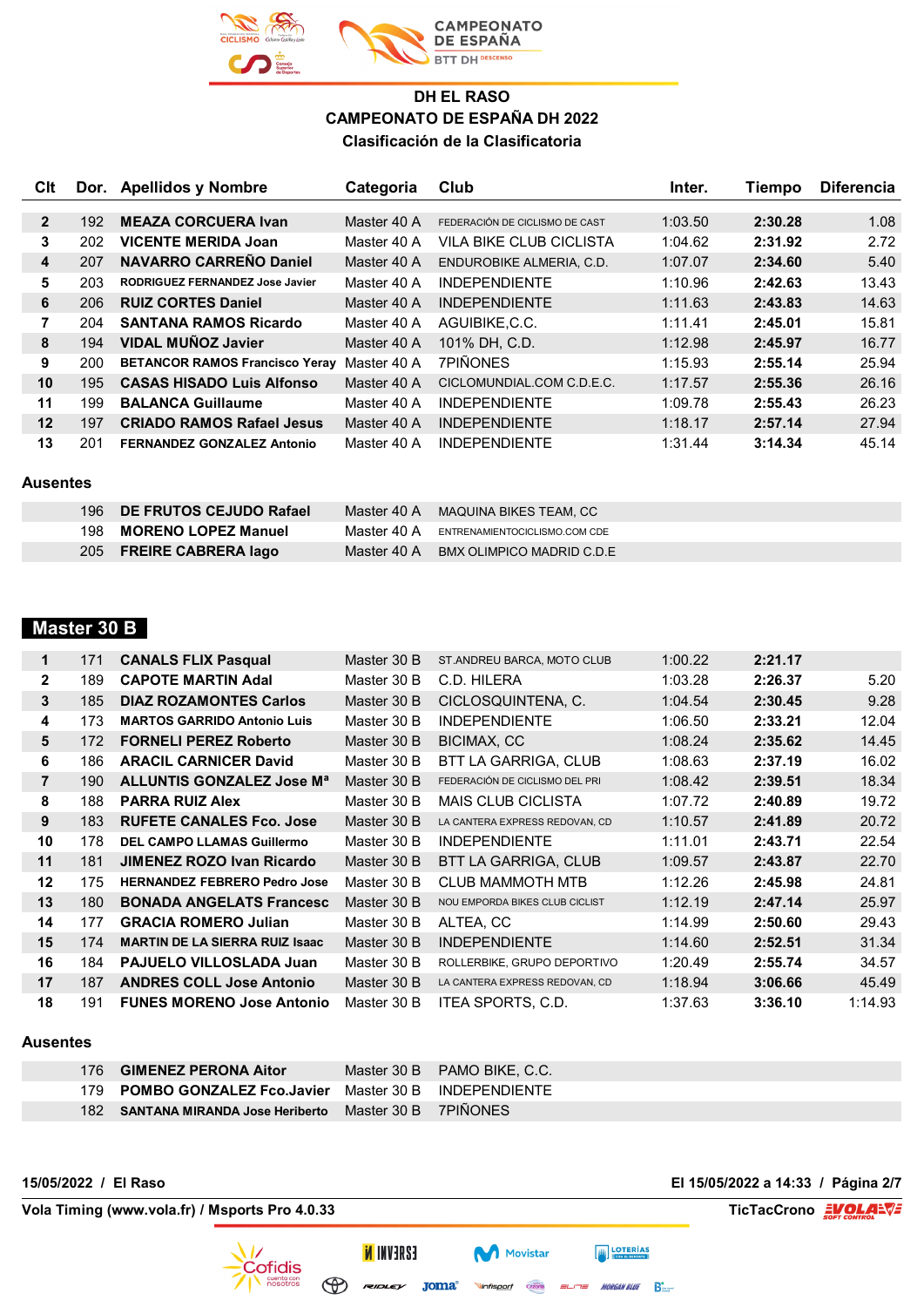

|             |                                    | Categoria                                           | Club                           | Inter.  | Tiempo  | <b>Diferencia</b> |  |  |  |  |
|-------------|------------------------------------|-----------------------------------------------------|--------------------------------|---------|---------|-------------------|--|--|--|--|
|             |                                    |                                                     |                                |         |         |                   |  |  |  |  |
| Master 30 A |                                    |                                                     |                                |         |         |                   |  |  |  |  |
| 166         |                                    | Master 30 A                                         | CENTRO BTT BAJO TIETAR, C.D.   | 1:01.88 | 2:22.78 |                   |  |  |  |  |
| 167         | <b>ISCAR BLAZQUEZ David</b>        | Master 30 A                                         | CENTRO BTT BAJO TIETAR, C.D.   | 1:04.41 | 2:28.73 | 5.95              |  |  |  |  |
| 170         | <b>CIRIA MORENO Fabian</b>         | Master 30 A                                         | <b>INDEPENDIENTE</b>           | 1:04.98 | 2:29.47 | 6.69              |  |  |  |  |
| 158         | <b>NIETO COLLADO Alvaro</b>        | Master 30 A                                         | <b>RTRAILS</b>                 | 1:04.28 | 2:29.64 | 6.86              |  |  |  |  |
| 168         | <b>RUIZ TOLON Sergio</b>           | Master 30 A                                         | <b>RTRAILS</b>                 | 1:07.04 | 2:34.92 | 12.14             |  |  |  |  |
| 159         | <b>RUFETE CRUZ Victor</b>          | Master 30 A                                         | LA CANTERA EXPRESS REDOVAN, CD | 1:06.12 | 2:36.14 | 13.36             |  |  |  |  |
| 161         | <b>SANTIAGO SAEZ Jonathan</b>      | Master 30 A                                         | BIRAKA TEAM, CLUB DEPORTIVO    | 1:06.58 | 2:38.28 | 15.50             |  |  |  |  |
| 160         | <b>LOZANO RUBIA Rafael</b>         | Master 30 A                                         | BIKE MOTRIL-GRANADA, C.D.      | 1:09.31 | 2:39.76 | 16.98             |  |  |  |  |
| 163         | <b>LOPEZ NUÑEZ Alfonso</b>         | Master 30 A                                         | FRANCISCO PIZARRO, A.D.C       | 1:12.31 | 2:44.60 | 21.82             |  |  |  |  |
| 169         | <b>VICENTE CLAVERO Diego</b>       | Master 30 A                                         | CENTRO BTT BAJO TIETAR, C.D.   | 1:09.87 | 2:44.79 | 22.01             |  |  |  |  |
| 162         | <b>LLORENS FERRER Jose Vicente</b> | Master 30 A                                         | ALTEA, CC                      | 1:17.39 | 2:53.05 | 30.27             |  |  |  |  |
| 165         | <b>RIQUELME BERNABEU Cristian</b>  | Master 30 A                                         | LA CANTERA EXPRESS REDOVAN, CD | 1:28.64 | 3:08.69 | 45.91             |  |  |  |  |
| 164         | <b>SANCHEZ POZA David</b>          | Master 30 A                                         | <b>RTRAILS</b>                 | 1:27.04 | 3:13.97 | 51.19             |  |  |  |  |
|             |                                    | Dor. Apellidos y Nombre<br><b>NOGAL NUNEZ Diego</b> |                                |         |         |                   |  |  |  |  |

## **Cadete**

| $\mathbf 1$    | 133 | <b>RUSINOL SALA Ton</b>                | Cadete | FEDERACIÓ CATALANA DE CICLISME | 1:01.33 | 2:22.84 |         |
|----------------|-----|----------------------------------------|--------|--------------------------------|---------|---------|---------|
| $\mathbf{2}$   | 135 | <b>MATO RUIZ Francisco</b>             | Cadete | FEDERACIÓN ANDALUZA DE CICLISM | 1:02.91 | 2:22.88 | 0.04    |
| 3              | 149 | <b>TOVAR GALLEGO Guillermo</b>         | Cadete | PLANET MTB C.D.E.              | 1:02.56 | 2:25.21 | 2.37    |
| 4              | 132 | <b>JIMENEZ ANDREUS Bruno</b>           | Cadete | FEDERACIÓN MADRILEÑA DE CICLIS | 1:03.29 | 2:27.39 | 4.55    |
| 5              | 134 | <b>BAYARRI Tristan</b>                 | Cadete | FEDERACIÓN MADRILEÑA DE CICLIS | 1:04.77 | 2:29.88 | 7.04    |
| 6              | 143 | <b>ARRUDI MIMBRERA Lucas</b>           | Cadete | FEDERACIÓN ARAGONESA DE CICLIS | 1:04.50 | 2:31.72 | 8.88    |
| $\overline{7}$ | 131 | <b>LLAUDO CRESPO Oriol</b>             | Cadete | FEDERACIÓ CATALANA DE CICLISME | 1:02.87 | 2:31.93 | 9.09    |
| 8              | 141 | <b>BALLESTER FERRER Nacho</b>          | Cadete | FEDERACIÓN ARAGONESA DE CICLIS | 1:05.79 | 2:34.19 | 11.35   |
| 9              | 152 | <b>ATRIO DOMINGUEZ Uxio</b>            | Cadete | CICLISMO GALEGO FEDERACION     | 1:06.15 | 2:34.40 | 11.56   |
| 10             | 153 | <b>ROMERO PEREZ Raul</b>               | Cadete | CICLISMO GALEGO FEDERACION     | 1:07.42 | 2:37.26 | 14.42   |
| 11             | 157 | <b>JIMENEZ VILLALBA Oscar</b>          | Cadete | <b>INDEPENDIENTE</b>           | 1:09.01 | 2:41.62 | 18.78   |
| 12             | 146 | <b>ORTIZ DE ZARATE MARROQUIN Mateo</b> | Cadete | MIRANDA BIKER, C.D.F.          | 1:13.66 | 2:46.71 | 23.87   |
| 13             | 137 | <b>CHIRINO HULSUND Nicolas</b>         | Cadete | FEDERACIÓN CANARIA DE CICLISMO | 1:14.62 | 2:48.68 | 25.84   |
| 14             | 139 | <b>KIRCHMAYER LOPEZ Falu</b>           | Cadete | DIRTYBIKE, C.D.                | 1:17.71 | 2:50.11 | 27.27   |
| 15             | 140 | <b>ANTESBERGER SAN EUGENIO Nil</b>     | Cadete | FEDERACIÓ DE CICLISME DE LES I | 1:16.07 | 2:51.14 | 28.30   |
| 16             | 156 | <b>LEON ARANGUREN Asier</b>            | Cadete | LAGUN ONAK TX.ELK.             | 1:17.31 | 2:51.24 | 28.40   |
| 17             | 148 | <b>MARTIN ARMAS Adrian</b>             | Cadete | 7PIÑONES                       | 1:20.33 | 2:57.01 | 34.17   |
| 18             | 144 | <b>BALLETBO AMOR Alberto</b>           | Cadete | FEDERACIÓN ARAGONESA DE CICLIS | 1:18.60 | 2:57.73 | 34.89   |
| 19             | 147 | <b>CEJAS RODRIGUEZ Gabriel</b>         | Cadete | FEDERACIÓN CANARIA DE CICLISMO | 1:22.66 | 3:05.80 | 42.96   |
| 20             | 145 | <b>IZQUIERDO NANCLARES Unax</b>        | Cadete | <b>INDEPENDIENTE</b>           | 1:23.84 | 3:10.17 | 47.33   |
| 21             | 151 | PEREZ MONESMA MICHELENA Galder         | Cadete | FEDERACIÓN VASCA DE CICLISMO   | 1:28.77 | 3:14.47 | 51.63   |
| 22             | 154 | <b>CARIDE RODRIGUEZ Yago</b>           | Cadete | CICLISMO GALEGO FEDERACION     | 1:08.22 | 4:15.21 | 1:52.37 |
| 23             | 150 | <b>GONZALEZ GUTIERREZ Arkaitz</b>      | Cadete | FEDERACIÓN VASCA DE CICLISMO   | 1:52.06 | 4:33.26 | 2:10.42 |

#### **Ausentes**

**CUADRAT CASTELLS Oriol** Cadete FEDERACIÓ CATALANA DE CICLISME

ESAEVNI <mark>N</mark>

**Movistar** 

Cazorla

Vinfisport

**EXECUTERIAS** 

 $=$  $=$  MORGAN BLUE  $\sum_{n=1}^{\infty}$ 

**Vola Timing (www.vola.fr) / Msports Pro 4.0.33 TicTacCrono EVOLALVE** 

**15/05/2022 / El Raso El 15/05/2022 a 14:33 / Página 3/7**



 $\bigoplus$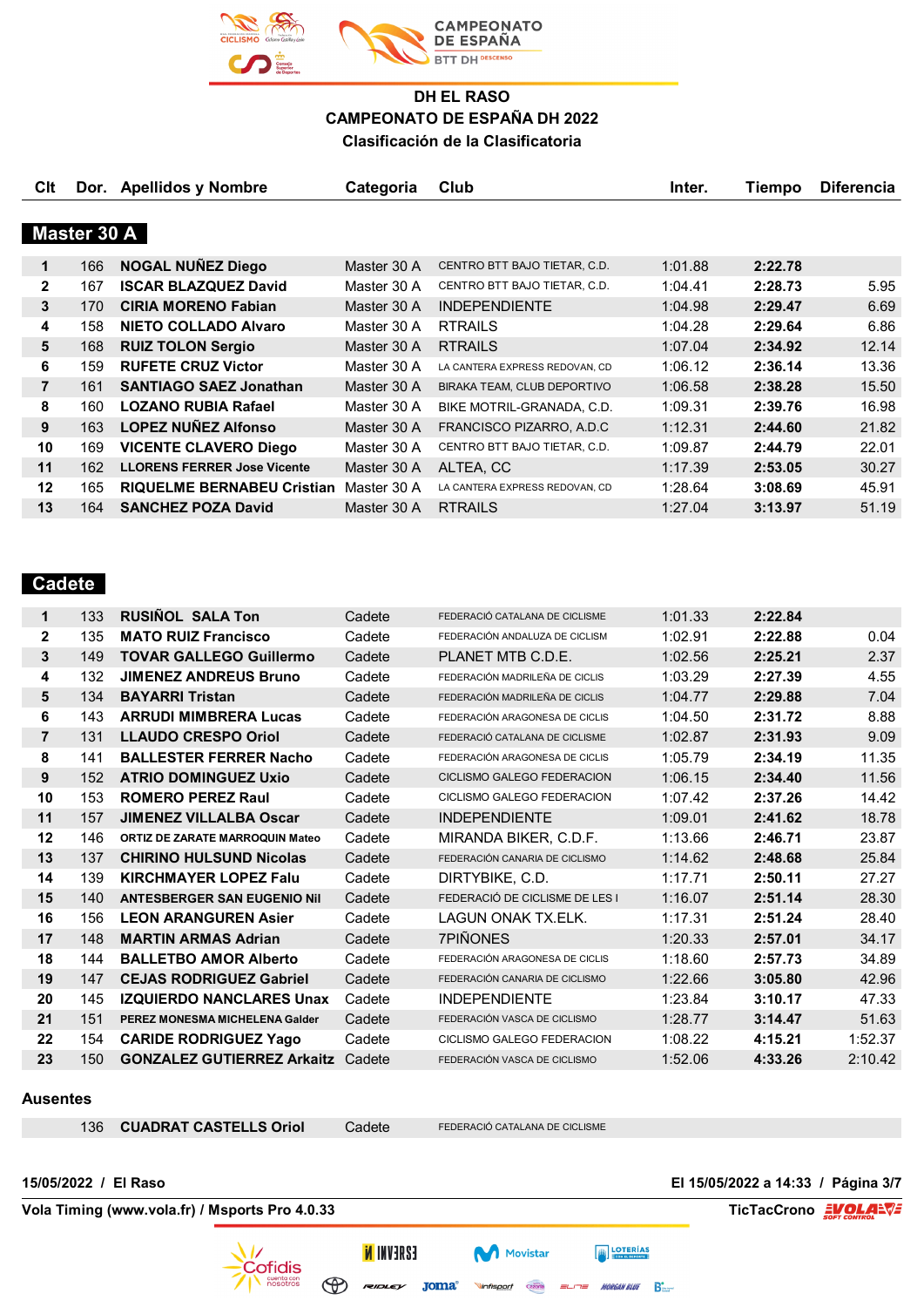

|     | Cit Dor. Apellidos y Nombre | Categoria | Club                       | Inter. | Tiempo | Diferencia |
|-----|-----------------------------|-----------|----------------------------|--------|--------|------------|
|     |                             |           |                            |        |        |            |
| 142 | <b>CUENCA RAMIREZ Manel</b> | Cadete    | LA TRIBU BTT FORALLAC,C.C. |        |        |            |
|     | 155 PINTILEI Andrei Alberto | Cadete    | SIN FRENOS, C.D.           |        |        |            |
|     |                             |           |                            |        |        |            |

## **F.Master 30**

|  | 130 RAMIREZ SABRIA Monica | F. Master 30 LA TRIBU BTT FORALLAC.C.C. | 2:15.56 | 4:59.35 |  |
|--|---------------------------|-----------------------------------------|---------|---------|--|
|  |                           |                                         |         |         |  |

## **F.Cadete**

| 127  | <b>LEWIS MONTES Christine Miche</b> | F.Cadete | BTT LA GARRIGA. CLUB           | 1:19.29   | 2:56.92 |         |
|------|-------------------------------------|----------|--------------------------------|-----------|---------|---------|
| 125. | <b>POMES GARCIA Maria</b>           | F.Cadete | FEDERACIÓ CATALANA DE CICLISME | 1:26.89   | 3:10.73 | 13.81   |
| 128  | <b>GALI ESTEVA Kyra</b>             | F.Cadete | FEDERACIÓ CATALANA DE CICLISME | $1.24$ 68 | 3:23.45 | 26.53   |
| 129. | <b>MENENDEZ GONZALEZ Natalia</b>    | F.Cadete | <b>CUETOS BIKE</b>             | 1:33.30   | 3:33.58 | 36.66   |
| 126. | <b>GANDIN FERRER Laja</b>           | F.Cadete | FEDERACIÓ CATALANA DE CICLISME | 1:32.66   | 4:10.93 | 1:14.01 |

#### **F.Junior**

|       | <b>MENENDEZ GONZALEZ Cristina F.Junior</b> |          | FEDERACIÓN DE CICLISMO DEL PRI | 1:18.48 | 2:55.42 |       |
|-------|--------------------------------------------|----------|--------------------------------|---------|---------|-------|
| - 124 | <b>PALACIO BLASCO Lara</b>                 | F.Junior | FEDERACIÓN ARAGONESA DE CICLIS | 1:22.68 | 3:06.15 | 10.73 |
| 121   | <b>ZAMORA NOVALES Kira</b>                 | F.Junior | FEDERACIÓN MADRILEÑA DE CICLIS | 1:23.32 | 3:08.25 | 12.83 |
| 123   | <b>CHINCHILLA MARTIN Ines</b>              | F.Junior | FEDERACIÓN ANDALUZA DE CICLISM | 1:32.54 | 3:27.61 | 32.19 |

#### **F.Elite**

|              | 115 | <b>ZAMORA NOVALES Zoe</b>                  | F.Elite | FEDERACIÓN MADRILEÑA DE CICLIS    | 1:12.27 | 2:46.60 |         |
|--------------|-----|--------------------------------------------|---------|-----------------------------------|---------|---------|---------|
| $\mathbf{2}$ | 110 | <b>GONZALEZ GRIMAU Aina</b>                | F.Elite | ST.ANDREU BARCA, MOTO CLUB        | 1:14.17 | 2:53.39 | 6.79    |
| 3            | 118 | <b>GUILLEN MATEOS Elisabeth</b>            | F.Elite | AEMDEKP/E-LOWING                  | 1:22.95 | 3:02.14 | 15.54   |
| 4            |     | <b>YUSTO SANCHEZ Sara</b>                  | F.Elite | LACTEAS COBREROS                  | 1:20.00 | 3:05.60 | 19.00   |
| 5            |     | <b>PI MADRENAS Mireja</b>                  | F.Elite | LA TRIBU BTT FORALLAC, C.C.       | 1:22.86 | 3:09.21 | 22.61   |
| 6            | 114 | <b>CHAPELA CAIÑO Gemma</b>                 | F.Elite | CICLISMO GALEGO FEDERACION        | 1:31.71 | 3:25.31 | 38.71   |
|              | 113 | <b>ALVAREZ BLANCO Uxia</b>                 | F.Elite | CORUXO, C.C.                      | 1:34.27 | 3:28.10 | 41.50   |
| 8            | 120 | <b>GONZALEZ GONZALEZ CORROTO Covadonga</b> | F.Elite | <b>CUETOS BIKE</b>                | 1:34.92 | 3:36.66 | 50.06   |
| 9            | 116 | <b>CABARCOS BECEIRO Estefania</b>          | F.Flite | <b>CICLISMO GALEGO FEDERACION</b> | 1:23.62 | 5:53.91 | 3:07.31 |
|              |     |                                            |         |                                   |         |         |         |

#### **Ausentes**

| 112 GARCIA-LOYGORRI ARIAS Virginia F.Elite |         | <b>INDEPENDIENTE</b> |
|--------------------------------------------|---------|----------------------|
| 119 GALISTEO FORRAT Mavi                   | F.Elite | RIBA-ROJA, GCR       |

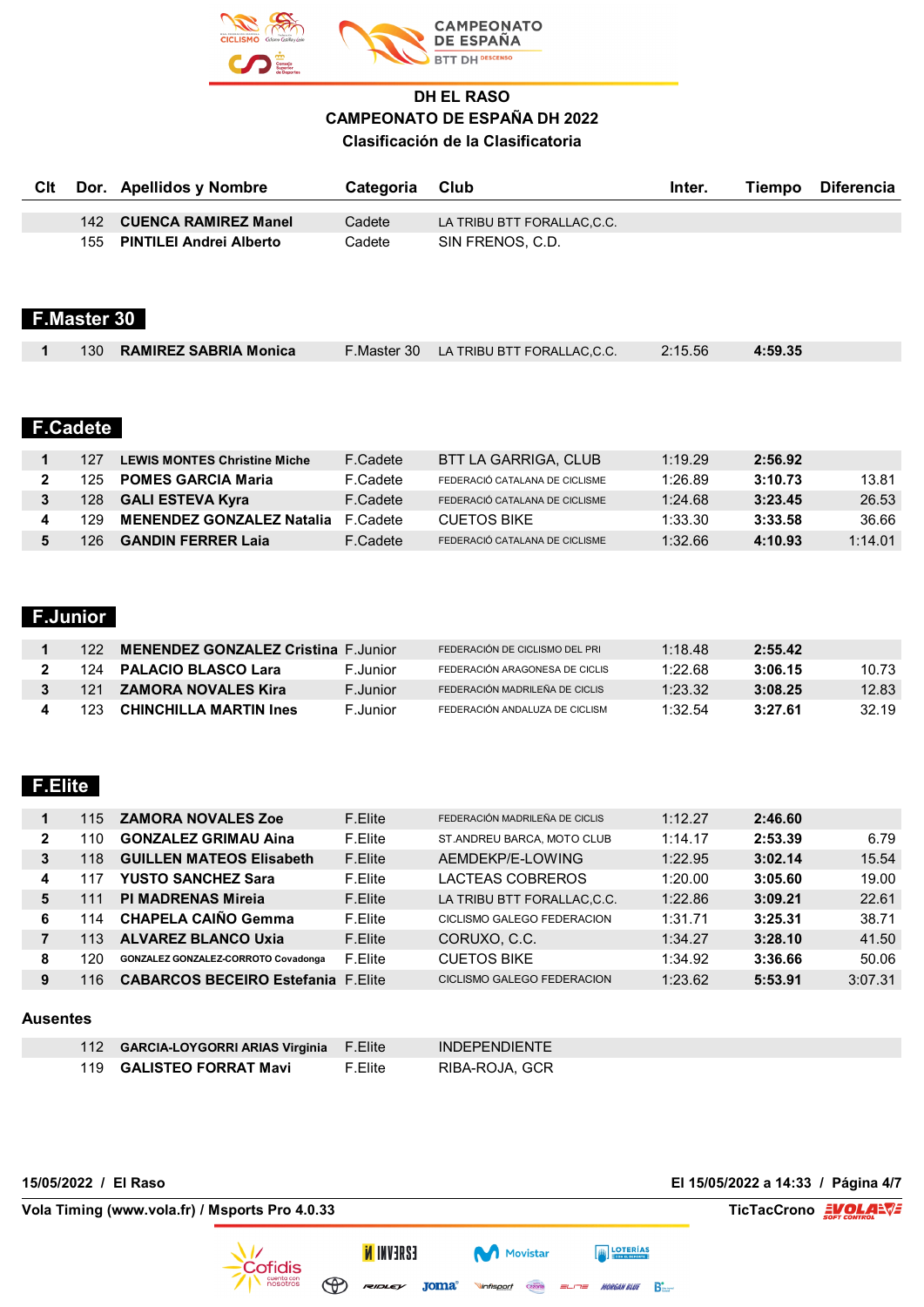

| Clt            |     | Dor. Apellidos y Nombre                  | Categoria | Club                            | Inter.  | <b>Tiempo</b> | <b>Diferencia</b> |
|----------------|-----|------------------------------------------|-----------|---------------------------------|---------|---------------|-------------------|
|                |     |                                          |           |                                 |         |               |                   |
| Junior         |     |                                          |           |                                 |         |               |                   |
| $\mathbf{1}$   | 84  | <b>CASTELLANOS LIBERAL Daniel Junior</b> |           | FEDERACIÓN MADRILEÑA DE CICLIS  | 1:00.51 | 2:18.79       |                   |
| $\mathbf{2}$   | 83  | <b>PONS POLO Adriel</b>                  | Junior    | FEDERACIÓ CATALANA DE CICLISME  | 1:00.73 | 2:22.37       | 3.58              |
| $\overline{2}$ | 82  | <b>GRASLAUB Arnau</b>                    | Junior    | <b>INDEPENDIENTE</b>            | 1:01.05 | 2:22.37       | 3.58              |
| 4              | 93  | <b>GARCIA HERNANDEZ Hugo</b>             | Junior    | FEDERACIÓN MADRILEÑA DE CICLIS  | 1:02.15 | 2:23.92       | 5.13              |
| 5              | 96  | <b>JORGE VAZQUEZ Roi</b>                 | Junior    | BICI VERDE, C.C.                | 1:02.82 | 2:27.13       | 8.34              |
| 6              | 90  | <b>GUILLAMON FABREGAT Juan</b>           | Junior    | FEDERACIÓ CICLISME COMUNITAT V  | 1:01.46 | 2:27.87       | 9.08              |
| $\overline{7}$ | 88  | <b>GARCIA ALVAREZ Matias</b>             | Junior    | FEDERACIÓN ANDALUZA DE CICLISM  | 1:05.97 | 2:30.40       | 11.61             |
| 8              | 102 | <b>ABALO VAZQUEZ Marcos</b>              | Junior    | CICLISMO GALEGO FEDERACION      | 1:05.22 | 2:31.98       | 13.19             |
| 9              | 87  | <b>MINGUEZ ZANGITU Oxel</b>              | Junior    | FEDERACIÓN VASCA DE CICLISMO    | 1:06.77 | 2:32.02       | 13.23             |
| 10             | 94  | <b>SANCHEZ RODRIGUEZ Nestor</b>          | Junior    | FEDERACIÓN CANARIA DE CICLISMO  | 1:07.06 | 2:34.52       | 15.73             |
| 11             | 100 | <b>LOUREIRO AMADO Guillermo</b>          | Junior    | CICLISMO GALEGO FEDERACION      | 1:07.17 | 2:34.70       | 15.91             |
| 12             | 97  | <b>VIÑAS CAÑERO Ibai</b>                 | Junior    | <b>BMX MATARO CLUB CICLISTA</b> | 1:06.17 | 2:34.80       | 16.01             |
| 13             | 95  | <b>RIAL GUERRA Himar</b>                 | Junior    | FEDERACIÓN CANARIA DE CICLISMO  | 1:10.14 | 2:38.10       | 19.31             |
| 14             | 108 | <b>PEREIRA RIAL Xoel</b>                 | Junior    | BICI VERDE, C.C.                | 1:08.00 | 2:38.79       | 20.00             |
| 15             | 85  | <b>ZITELLO DARNA Guillermo</b>           | Junior    | FEDERACIÓ CATALANA DE CICLISME  | 1:11.13 | 2:39.14       | 20.35             |
| 16             | 91  | <b>BAK Patryk Tomasz</b>                 | Junior    | FEDERACIÓ CATALANA DE CICLISME  | 1:09.57 | 2:39.24       | 20.45             |
| 17             | 101 | <b>FERNANDEZ FERNANDEZ Mario</b>         | Junior    | FEDERACIÓN DE CICLISMO DEL PRI  | 1:10.63 | 2:42.62       | 23.83             |
| 18             | 98  | <b>GOMEZ RODRIGUEZ Javier</b>            | Junior    | <b>INDEPENDIENTE</b>            | 1:13.85 | 2:45.76       | 26.97             |
| 19             | 106 | <b>FERNANDEZ IBAÑEZ Alex</b>             | Junior    | FEDERACIÓN CANARIA DE CICLISMO  | 1:13.58 | 2:47.79       | 29.00             |
| 20             | 92  | <b>GONZALEZ SERRA Mario</b>              | Junior    | <b>RED ANT 360 A.D.</b>         | 1:14.54 | 2:48.94       | 30.15             |
| 21             | 109 | <b>BRADLEY SOUTAR Owen</b>               | Junior    | FEDERACIÓ DE CICLISME DE LES I  | 1:15.80 | 2:52.04       | 33.25             |
| 22             | 104 | <b>TUESTA ZAUTUA Victor</b>              | Junior    | FEDERACIÓN RIOJANA DE CICLISMO  | 1:27.90 | 3:03.23       | 44.44             |
| 23             | 99  | <b>MARTINEZ RODRIGUEZ Andre</b>          | Junior    | CICLISMO GALEGO FEDERACION      | 2:10.92 | 3:51.03       | 1:32.24           |
| 24             | 89  | <b>SANTANA GUZMAN Jorge</b>              | Junior    | FEDERACIÓN CANARIA DE CICLISMO  | 1:05.21 | 4:42.09       | 2:23.30           |
| 25             | 86  | <b>VALSERO MANCHADO Mario</b>            | Junior    | FEDERACIÓN DE CICLISMO DE CAST  | 4:13.04 | 6:22.90       | 4:04.11           |
| 26             | 103 | DE SAN JUAN JULIAN Carlos                | Junior    | TUBULAR BIKES AVILA, C.D.       | 1:17.41 | 6:57.64       | 4:38.85           |
| Ausentes       |     |                                          |           |                                 |         |               |                   |

| 105 CUADRADO PAESA Guillermo         | - Junior | FEDERACIÓN ARAGONESA DE CICLIS |
|--------------------------------------|----------|--------------------------------|
| 107 LAFUENTE RODRIGUEZ Sergio Junior |          | 101% DH, C.D.                  |

## **Elite**

|   | 2  | <b>MENOYO BUSQUETS Pau</b>      | Elite | BIKE ABADESSES CLUB CICLISTA   | 54.98 | 2:08.67 |       |
|---|----|---------------------------------|-------|--------------------------------|-------|---------|-------|
| 2 | 8  | <b>BASCON CESAR Rafael Luis</b> | Elite | FEDERACIÓN ANDALUZA DE CICLISM | 57.22 | 2:13.51 | 4.84  |
| 3 | 11 | <b>KIRCHMAYER LOPEZ Orion</b>   | Elite | FEDERACIÓN MADRILEÑA DE CICLIS | 56.82 | 2:13.98 | 5.31  |
| 4 | 5  | ETXEBARRIA ETXEBARRIA Iraitz    | Elite | BETIBEHERA C.D.C.              | 56.73 | 2:14.02 | 5.35  |
| 5 | 6  | <b>ROMERO PERICH Pol</b>        | Elite | ST.ANDREU BARCA, MOTO CLUB     | 57.00 | 2:14.45 | 5.78  |
| 6 | 9  | <b>JORBA PRATS Ferran</b>       | Elite | ST.ANDREU BARCA, MOTO CLUB     | 58.50 | 2:16.55 | 7.88  |
|   | 69 | <b>MARTINEZ PEÑA Marco</b>      | Elite | CORBELO, C.C.                  | 58.13 | 2:17.28 | 8.61  |
| 8 | 14 | <b>PARDO PARDOS Jon</b>         | Elite | FEDERACIÓN ARAGONESA DE CICLIS | 59.51 | 2:18.54 | 9.87  |
| 9 |    | <b>CARBALLO GONZALEZ Edgar</b>  | Elite | FEDERACIÓN CANARIA DE CICLISMO | 58.93 | 2:19.14 | 10.47 |

Movistar

Cazorla

Vinfisport

**ESAEVNI N** 

 $\bigoplus$ 

**Vola Timing (www.vola.fr) / Msports Pro 4.0.33 TicTacCrono EVOLALVE** 

**15/05/2022 / El Raso El 15/05/2022 a 14:33 / Página 5/7**

**EXECUTERIAS** 

 $=$  $=$  MORGAN BLUE  $\sum_{n=1}^{\infty}$ 

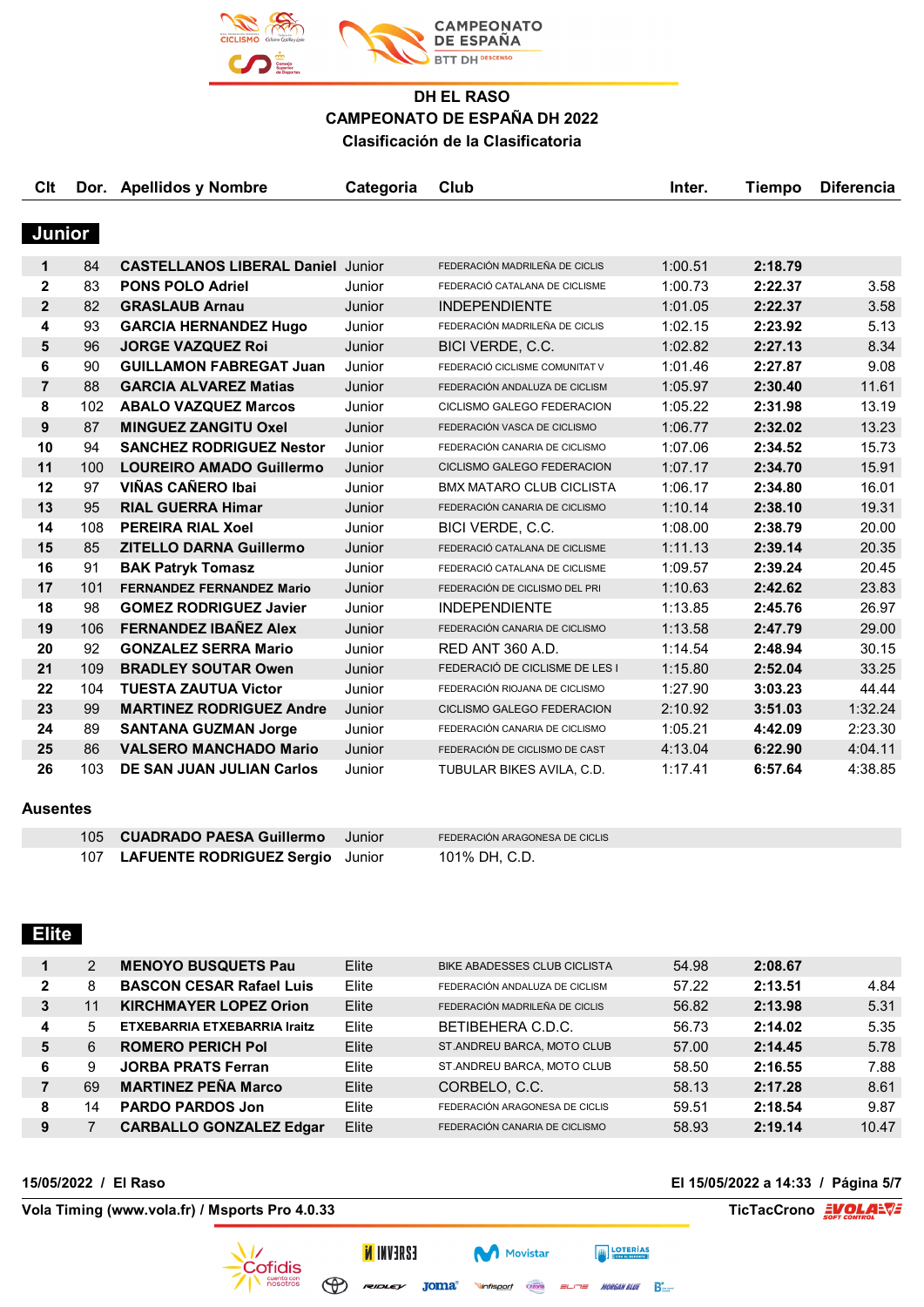

| Clt |                | Dor. Apellidos y Nombre                  | Categoria | Club                            | Inter.  | <b>Tiempo</b> | <b>Diferencia</b> |
|-----|----------------|------------------------------------------|-----------|---------------------------------|---------|---------------|-------------------|
| 10  | $\overline{4}$ | <b>GONZALEZ GRIMAU Adrian</b>            | Elite     | ST.ANDREU BARCA, MOTO CLUB      | 59.48   | 2:19.25       | 10.58             |
| 11  | 10             | <b>ROMERO BOULANDIER Yelco</b>           | Elite     | FEDERACIÓN VASCA DE CICLISMO    | 1:00.63 | 2:19.97       | 11.30             |
| 12  | 26             | <b>VILABOA SIMOES Francisco</b>          | Elite     | SINGLETRACK OUTDOOR SPORTS, C.  | 59.76   | 2:20.60       | 11.93             |
| 13  | 3              | <b>JORBA PRATS Ignasi</b>                | Elite     | ST.ANDREU BARCA, MOTO CLUB      | 59.95   | 2:20.88       | 12.21             |
| 14  | 20             | <b>COVARRUBIAS GUTIERREZ David</b>       | Elite     | FEDERACIÓN DE CICLISMO DE CAST  | 1:01.18 | 2:20.89       | 12.22             |
| 15  | 18             | <b>OULEGO MORENO Ivan</b>                | Elite     | ST.ANDREU BARCA, MOTO CLUB      | 1:00.12 | 2:21.21       | 12.54             |
| 16  | 33             | <b>CABALLERO PEREZ Daniel</b>            | Elite     | ITEA SPORTS, C.D.               | 1:01.21 | 2:21.53       | 12.86             |
| 17  | 13             | <b>MARIÑO FERREIRA Victor</b>            | Elite     | CICLISMO GALEGO FEDERACION      | 1:00.28 | 2:21.66       | 12.99             |
| 18  | 46             | <b>ISCLA GRANDVALLET Alex</b>            | Elite     | <b>INDEPENDIENTE</b>            | 1:02.23 | 2:21.86       | 13.19             |
| 19  | 12             | <b>TELL SANCHEZ Dani</b>                 | Elite     | STA.BARBARA, CLUB UNIO CICLISTA | 59.95   | 2:22.22       | 13.55             |
| 20  | 19             | <b>GAMARRA VALENCIANO Rodrigo</b>        | Elite     | FEDERACIÓN DE CICLISMO DE CAST  | 1:01.92 | 2:22.71       | 14.04             |
| 21  | 71             | <b>ANDREU BURGUERA Xavier</b>            | Elite     | FEDERACIÓ DE CICLISME DE LES I  | 1:02.17 | 2:22.81       | 14.14             |
| 22  | 17             | <b>PALACIO FUSTERO Mario</b>             | Elite     | ZARAGOZA, UNION CICLISTA        | 1:02.26 | 2:22.94       | 14.27             |
| 23  | 15             | <b>PELLON CARBALLEIRA Manuel Elite</b>   |           | <b>BDM BIKE CLUB</b>            | 1:00.22 | 2:23.21       | 14.54             |
| 24  | 72             | <b>MARI MARI Mariano</b>                 | Elite     | FEDERACIÓ DE CICLISME DE LES I  | 1:01.26 | 2:23.34       | 14.67             |
| 25  | 51             | <b>RUIZ JIMENEZ Mario</b>                | Elite     | SHOW TIME BMX, C.D.             | 1:03.39 | 2:23.85       | 15.18             |
| 26  | 23             | <b>ZARCO JIMENEZ Luis</b>                | Elite     | FEDERACIÓN ANDALUZA DE CICLISM  | 57.80   | 2:24.14       | 15.47             |
| 27  | 68             | <b>GARCIA ZAPICO Cristian</b>            | Elite     | FEDERACIÓN DE CICLISMO DEL PRI  | 1:02.03 | 2:25.06       | 16.39             |
| 28  | 16             | <b>MARTINEZ HARO Alvaro</b>              | Elite     | FEDERACIÓN MADRILEÑA DE CICLIS  | 1:02.83 | 2:25.48       | 16.81             |
| 29  | 54             | <b>CAÑAS PAJARES Guillermo</b>           | Elite     | FEDERACIÓN VASCA DE CICLISMO    | 1:02.65 | 2:25.69       | 17.02             |
| 30  | 24             | <b>DONIZ GARCIA Marcos</b>               | Elite     | FEDERACIÓN CANARIA DE CICLISMO  | 1:03.68 | 2:26.88       | 18.21             |
| 31  | 76             | <b>RUIZ GUTIERREZ Daniel</b>             | Elite     | PISUERGA, C.D.C.                | 1:04.60 | 2:27.22       | 18.55             |
| 32  | 25             | <b>MENENDEZ GONZALEZ Diego</b>           | Elite     | FEDERACIÓN DE CICLISMO DEL PRI  | 1:03.38 | 2:28.03       | 19.36             |
| 33  | 49             | <b>DEL RIO COLLAZO Zoe</b>               | Elite     | <b>XSM-SANTOME DE PIÑEIRO</b>   | 1:02.97 | 2:28.10       | 19.43             |
| 34  | 63             | <b>MEDINA MORAÑO Jose Manuel</b>         | Elite     | ITEA SPORTS, C.D.               | 1:04.10 | 2:28.66       | 19.99             |
| 35  | 22             | <b>OTHAX DUBEDOUT Michael Jean Marie</b> | Elite     | FEDERACIÓN ARAGONESA DE CICLIS  | 1:03.79 | 2:29.23       | 20.56             |
| 36  | 21             | <b>JORBA PRATS Pau</b>                   | Elite     | ST.ANDREU BARCA, MOTO CLUB      | 1:04.72 | 2:29.91       | 21.24             |
| 37  | 60             | <b>URDAMPILLETA ETXEBESTE Aritz</b>      | Elite     | HONDARRIBIA TX. ELK.            | 1:04.39 | 2:30.22       | 21.55             |
| 38  | 43             | <b>BERTRAN LAIGLESIA Pau</b>             | Elite     | ST.ANDREU BARCA, MOTO CLUB      | 1:05.67 | 2:30.69       | 22.02             |
| 39  | 31             | <b>MARTINEZ DIEZ Luis Niceas</b>         | Elite     | FEDERACIÓN CÁNTABRA DE CICLISM  | 1:04.97 | 2:31.95       | 23.28             |
| 40  | 32             | <b>ALONSO HERVIAS Ivan</b>               | Elite     | FEDERACIÓN RIOJANA DE CICLISMO  | 1:05.06 | 2:33.53       | 24.86             |
| 41  | 73             | <b>TRANCON RIVERA Ricardo</b>            | Elite     | FRANCISCO PIZARRO, A.D.C        | 1:06.91 | 2:34.90       | 26.23             |
| 42  | 81             | <b>ROMERO UCHA Ismael</b>                | Elite     | PONTEBIKE TEAM SPORTSKIDS       | 1:06.31 | 2:35.01       | 26.34             |
| 43  | 61             | <b>GIMENEZ ARASANZ Miguel</b>            | Elite     | BARBASTRO, C.C.                 | 1:07.75 | 2:36.66       | 27.99             |
| 44  | 62             | <b>RODRIGUEZ GARCIA Fernando</b>         | Elite     | <b>RTRAILS</b>                  | 1:06.85 | 2:40.51       | 31.84             |
| 45  | 45             | <b>COBO CHICOTE Ivan</b>                 | Elite     | MIRANDA BIKER, C.D.F.           | 1:06.42 | 2:41.60       | 32.93             |
| 46  | 56             | <b>ZABALA ALBERDI Markel</b>             | Elite     | FEDERACIÓN VASCA DE CICLISMO    | 1:05.66 | 2:42.55       | 33.88             |
| 47  | 67             | <b>SUAREZ SANTANA Ayrton</b>             | Elite     | CENTRAL BIKE, C.C.              | 1:11.59 | 2:42.77       | 34.10             |
| 47  | 55             | URDANPILLETA ETXEBESTE Xabi              | Elite     | FEDERACIÓN VASCA DE CICLISMO    | 1:07.22 | 2:42.77       | 34.10             |
| 49  | 65             | <b>BAENA ARIZA Javier</b>                | Elite     | 101% DH, C.D.                   | 1:12.82 | 2:43.49       | 34.82             |
| 50  | 70             | <b>ARJONA AGUILERA Victor Manuel</b>     | Elite     | 101% DH, C.D.                   | 1:10.49 | 2:44.03       | 35.36             |
| 51  | 28             | <b>GONZALEZ RODRIGUEZ Victor</b>         | Elite     | CENTRO BTT BAJO TIETAR, C.D.    | 1:12.37 | 2:46.69       | 38.02             |
| 52  | 64             | <b>GUERRERO VADELL Oriol</b>             | Elite     | SANT JOAN DESPI, CLUB CICLISTA  | 1:12.60 | 2:47.22       | 38.55             |
| 53  | 37             | <b>FLAMARIQUE ORTIGOSA Ruben</b>         | Elite     | LE CHIEN BELGE                  | 1:11.23 | 2:47.33       | 38.66             |
| 54  | 48             | <b>MARTINEZ PAÑOS Emilio</b>             | Elite     | CLUB DEPORTIVO AFURNORBIKE      | 1:15.64 | 2:49.92       | 41.25             |
| 55  | 42             | ORTIZ DE ZARATE MARROQUIN Ivan           | Elite     | MIRANDA BIKER, C.D.F.           | 1:12.71 | 2:50.40       | 41.73             |

**Vola Timing (www.vola.fr) / Msports Pro 4.0.33 TicTacCrono EVOLAL** 

**15/05/2022 / El Raso El 15/05/2022 a 14:33 / Página 6/7**



**Vinfisport** Cazoria  $=$  $-17$  $=$  MORGAN BLUE  $\sum_{n=1}^{\infty}$ 

**Movistar** 

**EXECUTERIAS**